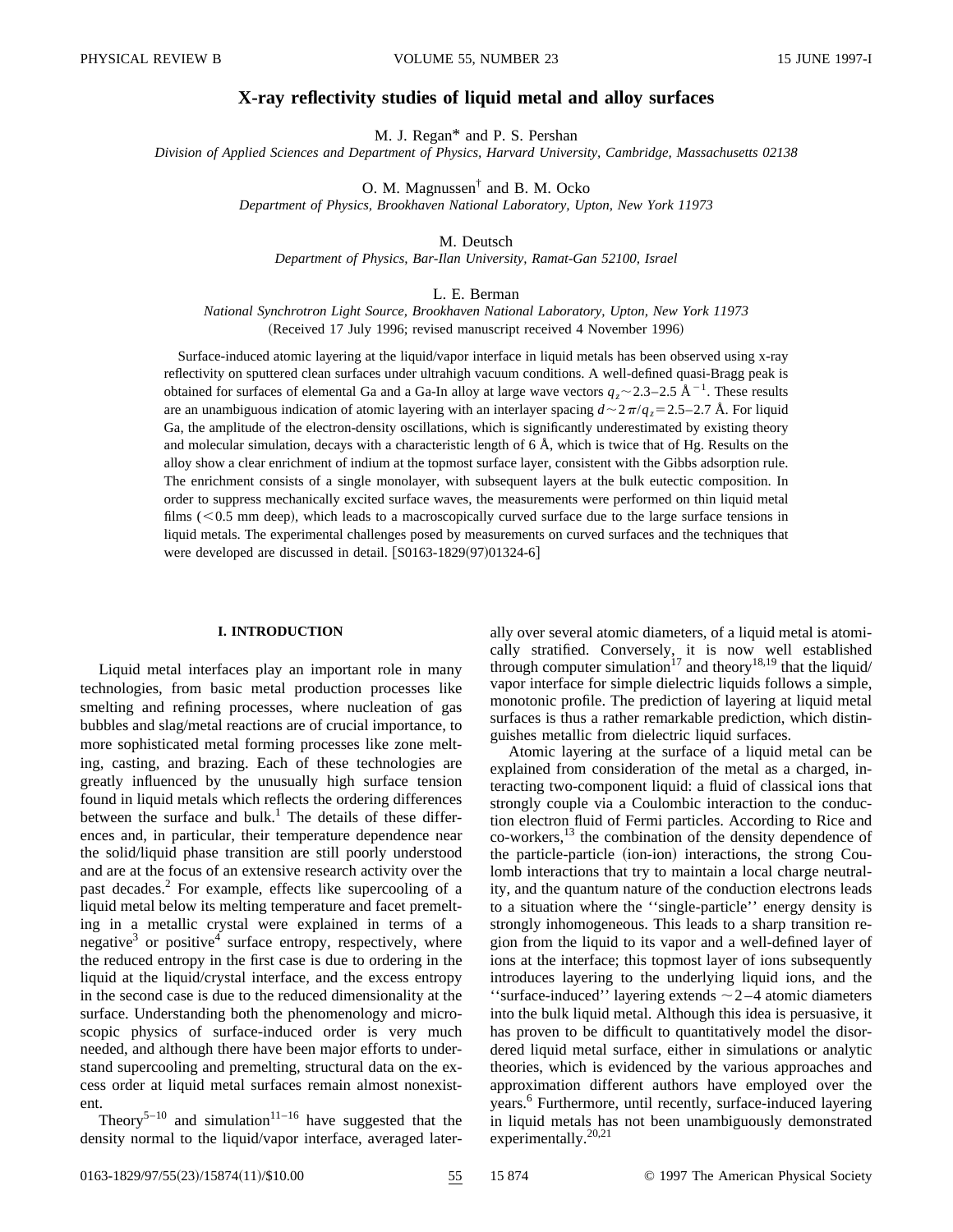Although the interatomic interactions are significantly different for metallic and dielectric liquids, it is interesting to note that simulations show the appearance of atomic layering at the interface between dielectric liquids and a hard wall.<sup>17</sup> Since surface tensions for liquid metals are much greater than those for dielectric liquids, it is plausible that the differences between the two types of liquid surfaces can be explained in terms of an ''effective'' hard wall that arises from the specific electron-electron and electron-ion interactions at the surface. Regardless of the particular value of the macroscopic surface tension that governs the excitation of longwavelength capillary waves, it seems likely that excitation of short-wavelength capillary fluctuations on metallic surfaces will be more costly in energy than on dielectric surfaces, and consequently the liquid metal surface will behave like a smooth hard wall that introduces local layering to its topmost layers. Although it is appealing to relate high surface tensions to an effective hard wall, exceptions, such as some alkali metals  $(e.g., Cs)$ , should not be overlooked.<sup>13</sup>

Several different experimental probes have been employed in the past to study the liquid/vapor interface of metals. Macroscopic experiments (e.g., surface tension, wetting, adsorption, etc.) cannot provide direct microscopic information on the structure of the liquid surface. Scattering experiments, however, can provide subnanometer resolution determination of the structure of the liquid/vapor transition zone. Early optical reflectance and ellipsometry experiments on liquid Hg  $(Ref. 22)$  showed the existence of a transition region of subnanometer thickness but lacked the resolution to resolve its internal structure. More recent electron-diffraction measurements were also unable to distinguish between a monotonic and layered density profile model for the interface.23 The surface rigidity and corrugation of several liquid metals $^{24}$  was probed using scattering of inert gas atoms. Ga, In, and Bi were found to have a stiffer and smoother surface than organic liquids, indicating a rather sharp transition zone from liquid to vapor.

With x-ray techniques, it is straightforward in principle to observe surface layering in liquid metals but technically very challenging. To observe layering on a scale defined by the length *d*, the x-ray reflectivity measurements must be extended to wave-vector transfers beyond  $q_2 \sim 2\pi/d$ . If there is layering, as has been observed at some liquid crystal surfaces with  $d$  on the order of a few nanometers,<sup>25</sup> there is a quasi-Bragg peak in the specular reflectivity at  $q_z \sim 2\pi/d$ , which is due to the constructive interference of the reflected x rays from underlying layers. The fact that this peak is confined to the specular condition allows the reflectivity technique to distinguish surface structure from the bulk structure. The difficulties associated with measurements on liquid metals are primarily due to the large  $q_z$  range ( $\sim$ 3 Å<sup>-1</sup>) that must be attained to establish atomic layering  $(d \sim 2.5 \text{ Å})$  and the consequently low x-ray reflectivity, of order  $10^{-9}$  at this large  $q_z$ . It should be noted that x-ray measurements over a similar  $q_z$  range on simple dielectric liquid surfaces (e.g., water, methanol, ethanol, etc.) are even more difficult and have not yet been achieved. The primary reason for this is that the mean-square amplitude of the thermal roughness due to capillary waves is comparable to the layer spacing.<sup>26–28</sup> When this is combined with the lower electron density than, for example, Ga or Hg, the anticipated reflectivity is extremely small and would be very difficult to measure.

Previous measurements by Bosio *et al.*<sup>29</sup> and Kawamoto *et al.*<sup>30</sup> on liquid Ga extended to  $q_z \sim 0.6$  Å <sup>-1</sup> or to a length scale  $d \sim 10$  Å. These measurements confirmed that the liquid/vapor interfacial region is relatively sharp, with no deviations from the average structure extending beyond 10 Å. Although the results of Bosio *et al.*<sup>31</sup> could be modeled with an atomically layered density profile, their coarse resolution allowed an equally good modeling by a monotonic profile, as shown by the authors. For Ga, with an atomic diameter  $d \sim 2.5$  Å, the signature of atomic layering is expected to be a peak in the specular reflectivity near  $q_z \sim 2.4$  $\AA^{-1}$ . In addition, Ga readily oxidizes,  $32,33$  and ultrahigh vacuum (UHV) and surface cleaning techniques were not employed by Bosio *et al.*<sup>31</sup> but have been utilized by Kawamoto *et al.*<sup>30</sup> and Regan *et al.*<sup>21</sup> The experiments presented here have relied on UHV conditions and measurements that extend out to  $q_z \sim 3$  Å<sup>-1</sup> to unambiguously establish surface-induced atomic layering. This approach differs substantially from measurements on  $Hg<sub>1</sub><sup>20</sup>$  which are simplified by its relatively small reduction potential that consequently allows the surface to be kept oxide free by enclosing it in a reducing atmosphere of  $H_2$  gas. For most other metals this is not possible, and surface studies will require UHV techniques.

We begin in Sec. II with a discussion of the sample preparation procedure, UHV chamber and surface cleaning, liquid spectrometer, and the use of various x-ray techniques to probe curved surfaces. Since results from the elemental Ga surface at room and elevated temperature have been discussed elsewhere,  $2^{1,34}$  Sec. III provides only a brief summary of the room-temperature results and a general discussion of the atomic layering in Ga. Section IV is devoted to experimental results recorded on the Ga-In eutectic alloy, where surface enrichment effects in the atomic layering can be clearly observed.

## **II. EXPERIMENT**

The experimental approach outlined here is based on UHV techniques and sputtering to ensure clean surfaces and x-ray reflectivity data to wave vectors as large as  $q_z = 3.0$  $\AA^{-1}$  to obtain angstrom-scale resolution.

## **A. Thin liquid samples**

To obtain a stable reflection of x rays, electrons, etc., from a liquid surface, one must suppress the vibrations that arise from the coupling to equipment vibration and noise. For a shallow liquid Ga layer ( $\sim$ 0.3 mm thick), surface waves with wavelengths significantly greater than 0.3 mm, or with frequencies significantly less than  $\sim$  1 kHz, are attenuated by viscous drag at the liquid/substrate interface.<sup>35</sup> The UHV chamber and associated goniometers are themselves mounted on an optical table whose resonant frequencies are well below 1 kHz. As a consequence, the table serves to attenuate the short-wavelength acoustic disturbances and the viscous drag of the thin film attenuates the long-wavelength excitations.

For the case of liquid Ga and most other metals, the very high surface tensions and any remnant oxide layer that exists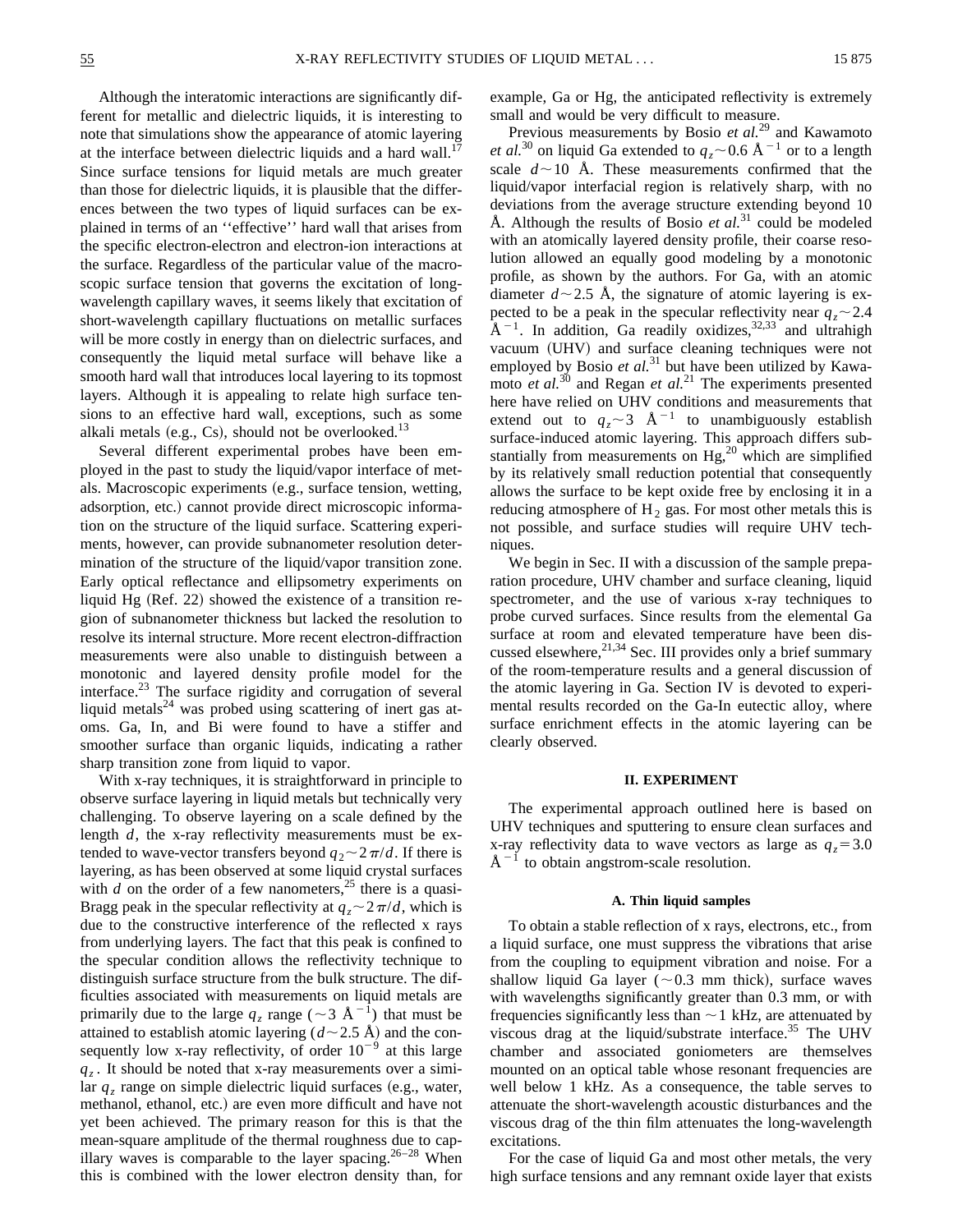at the liquid/substrate interface often prevent wetting from occurring on nonreactive substrates. In most cases, when liquid Ga is spread on a substrate, it dewets and forms spherical droplets. A procedure was developed  $36,37$  to overcome this problem by sputter cleaning the surface of a water-cooled, 1.25-in-diameter Mo substrate in a dc glow discharge of Ar and then dropping the liquid Ga  $(99.99999\%$  purity) through the discharge and onto the glowing Mo. The Ga does not immediately wet the Mo surface but rather tends to form a large droplet, nearly covering the entire surface. With the use of glass wipers, it is straightforward to physically sweep excess Ga from covered spots to the bare regions while maintaining the glow discharge. This method leads to a thin Ga layer  $< 0.5$  mm thick and contact angles as small as  $\sim 10^{\circ}$ (as judged by eye). The glow discharge is then turned off and the chamber vented. The samples are extracted from the glass chamber and then frozen in a nitrogen environment.

#### **B. Ultrahigh vacuum x-ray chamber**

Before inserting a sample into the chamber, it is melted and the surface is carefully swept with a clean glass slide to remove any macroscopic oxide particles. The liquid sample is transported into the x-ray UHV chamber by first placing it into a load lock, and then transporting it to the UHV chamber. Surface oxides that form during transport, when the samples are exposed to air, are removed by sputtering with focused 2-keV/Ar ions.<sup>30</sup> Due to the small sample size and large ion beam cross-sectional area, the surface could be sputtered clean without recourse, to a mechanical wiper.<sup>38</sup> As noted by others,<sup>39</sup> the surface impurities that lie outside the local sputtered area readily migrate into the region being cleaned, are broken up, and ultimately completely sputtered off the Ga surface. Additional information and details of the UHV chamber and sample cleaning procedure have been given elsewhere. $36$ 

#### **C. Liquid surface spectrometer**

To obtain the high x-ray intensity required for these measurements, the wiggler beamline X-25 at the National Synchrotron Light Source was used.<sup>40</sup> As a consequence of the high heat load ( $\sim$ 200 W/mm<sup>2</sup>) of the incident beam on the monochromator,<sup>41</sup> methods and techniques were developed in the construction and use of a white-beam liquid reflectometer.<sup>42</sup> We used a single-reflection, water-cooled  $Ge(220)$  crystal to select the x-ray wavelength as well as to deflect the beam downward to a desired angle of incidence  $\alpha$  with respect to the horizontal liquid surface. The x-ray energy was set to 18 986 eV ( $\lambda$ =0.6532 Å) by rotating the monochromator about a vertical axis and setting it to the *K*-absorption edge of a Nb foil. An energy resolution of 100 eV was determined from the width of the absorption edge.

Several combinations of beam divergences and slit settings were tested for these reflectivity studies, since, as will be discussed below, careful control of the beam footprint on the surface is necessary to understand and characterize the influence of sample curvature. Generally, we found that a highly convergent beam, with as small a spot size at the sample as possible, works best. Upstream apertures were used to limit the vertical and horizontal beam divergence, which were set to 0.1 and 0.5 mrad, respectively. The dis-



FIG. 1. (a) Schematic diagram of the curved liquid surface kinematics (curvature exaggerated for clarity). The x-ray footprint on the liquid surface strikes the surface where the local normal is at an angle  $\nu$  to the vertical, with  $r$  the local radius of curvature. To profile the reflection,  $\beta$  scans (in the plane of reflection) and  $2\theta$ scans (normal to the plane of reflection) are used. (b) Reciprocal space picture of the specular reflectivity and bulk scattering from a liquid metal. The broad ring represents the isotropic scattering from the first peak in the bulk liquid structure factor. The plane of reflection is the  $q_y - q_z$  plane, and the specular condition is when  $q_x = q_y = 0$ .

tance between the monochromator crystal and liquid sample is  $\sim 600$  mm; approximately halfway between the two are the incident slits, which were typically set at 0.07 mm vertical by 1 mm horizontal. Immediately downstream of the incident slits is an ion chamber that serves as a monitor of the x-ray flux incident on the sample. Given the beam divergence and location of the incident slits, the beam height at the sample position is typically  $h \sim 0.1$  mm. The scattering from the sample is recorded with a scintillator detector,  $\sim600$  mm from the sample surface. The spectrometer resolution is determined by a combination of the size of the illuminated spot on the sample and the detector slits, which were typically set at 1 mm vertical by 4 mm horizontal.

#### **D. Reflectivity off curved surfaces**

Although relatively flat liquid metal samples have been obtained, appreciable curvature still exists and complicates the reflectivity method that has been applied successfully in the past to uniformly flat liquid surfaces. A modified method, adapted to curved surfaces, was therefore developed and is described. Figure  $1(a)$  illustrates the curved liquid surface kinematics. The height of the incident beam is *h*, which makes an angle  $\alpha$  to the horizontal. Since the transverse width of the beam is small, the sample curvature normal to the reflection plane can be neglected. We first discuss the kinematics of a single ray. Consider the ray that strikes the sample at the highest point where the local normal is vertical.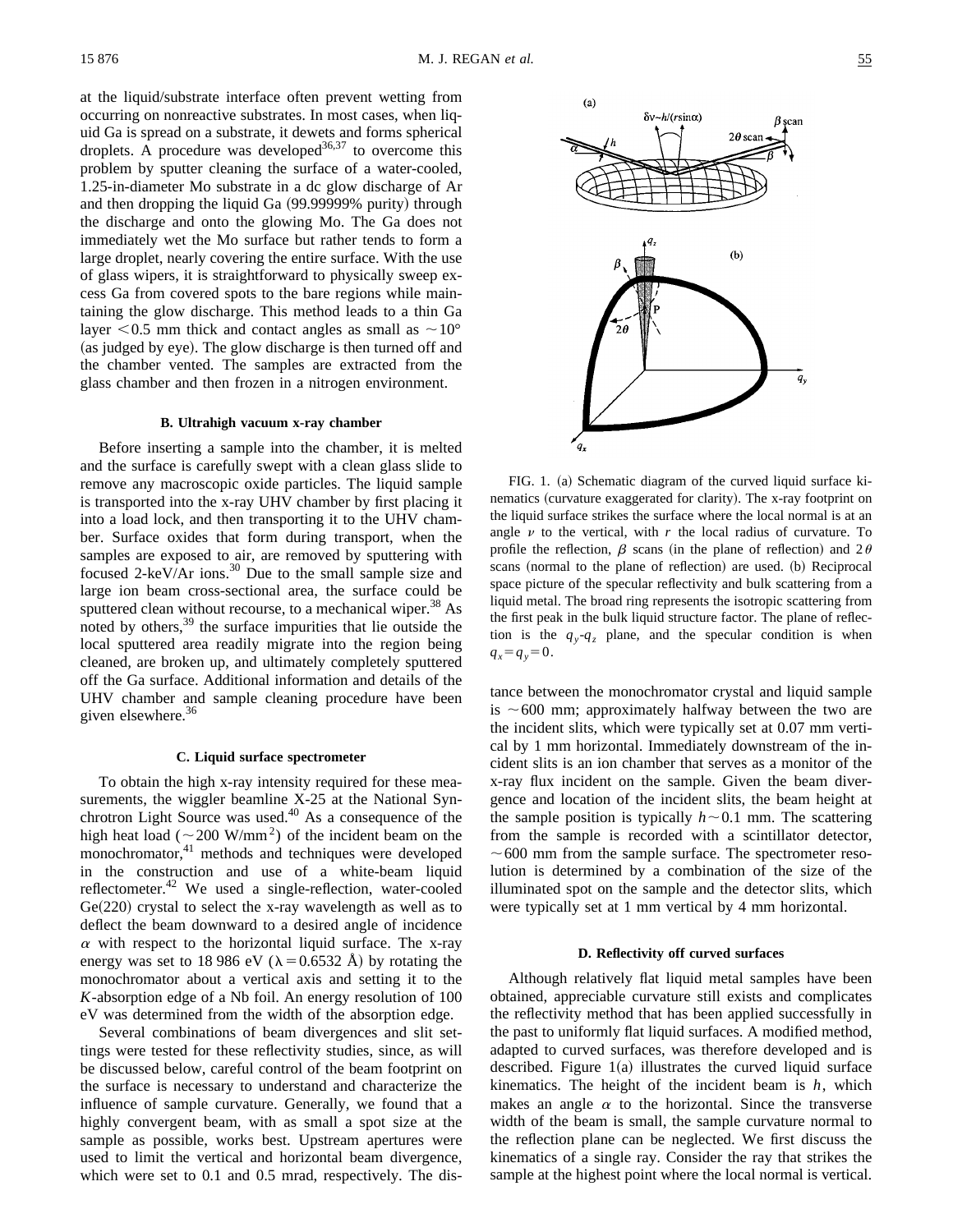By changing the sample vertical position *s*, the position where the beam strikes the liquid surface moves off of the top to a point where the local normal makes an angle  $v(s)$  to the vertical (within the plane of incidence). The specularly reflected x ray leaves this point making an angle  $\beta = \alpha + 2 \nu(s)$  to the horizontal and wave-vector transfer  $q_z \approx (4\pi/\lambda)\sin[(\alpha+\beta)/2]$ . Throughout this work, the reference frame is defined so that  $q<sub>z</sub>$  is normal to the curved liquid surface. Thus, the orientation of **q**, relative to the vertical, depends on the extent of curvature and the location of the incident beam on the curved sample. Since the beam height at the sample position *h* illuminates a footprint length on the sample of  $h/\sin(\alpha)$ , the angle of the surface normal will vary by  $\delta \nu \approx h / [r \sin(\alpha)]$ , where *r* is the local curvature. Neglecting the small divergence and nonuniformity of the incident beam, the full width at half maximum of the reflected beam will thus be  $\Delta \beta \approx h / [r \sin(\alpha)].$ 

Consider an incident angle on the order of  $3°$  (nominal  $q_z = 1$  Å<sup>-1</sup>) with the beam height at the sample position adjusted to be typically  $h=0.1$  mm (determined by the incident slit height, beam divergence, and distance from slits to sample). Under these conditions the beam footprint on the curved surface extends  $\sim$  2 mm in the plane of incidence. For a drop with a local radius of curvature  $r \sim 200$  mm, which is typical at the top of the Ga drops studied here, the orientation of the surface normal then varies by  $\sim$  9.5 mrad  $(0.55^{\circ})$  over the illuminated area. This is almost two orders of magnitude larger than the angular divergence of the incident beam, and aside from setting a practical limitation on the experimental resolution, it presents other complications. Since for an ideal flat surface the reflectivity varies as  $1/q_z^4$ , even small errors in the sample height yield significant variations in reflected signal.

A second difficulty is the subtraction of diffuse scattering from the bulk liquid. Figure  $1(b)$  illustrates the significance of the bulk scattering in reciprocal space. The shaded conical region centered on the  $q_z$  axis is the locus of points where specular reflection could be observed for a curved sample illuminated with a finite footprint. The broad spherical shell, whose intersection with the coordinate planes is shown in thick black stripes, denotes the first peak in the bulk liquid structure factor  $S(q)$ . For a given incident angle  $\alpha$  the specular reflection is centered at a  $q_z \approx (4\pi/\lambda)\sin(\alpha)$ . To isolate the specular reflection from the diffuse background, two different scans were used to profile the reflected beam (see Fig. 1). The first type is a  $\beta$  scan in which the detector height is scanned within the plane of incidence  $(2\theta=0^{\circ})$ , with the incident angle  $\alpha$  fixed. In this case, the scan is entirely in the  $q_y - q_z$  plane, and the specular condition is met for a range of  $\beta$  surrounding  $q_y=0$ . For a flat sample this occurs when  $\beta = \alpha$ . For a curved sample, specular reflection is observed over the range defined by  $\beta = \alpha + 2 \nu(r)$ , where  $\nu(r)$  varies across the beam footprint. The other measurement is a  $2\theta$ scan, which is a scan through the plane of reflection ( $\alpha$  and  $\beta$  fixed). Neglecting sample curvature over the width of the beam, specular reflection for this scan is achieved at  $2\theta=0$ , or  $q_x=0$ .

A  $\beta$  scan through point *P* in Fig. 1(b) cuts through the shaded region at an angle and gives rise to a spectrum like that shown in Fig. 2(a) for  $\alpha=2.3^{\circ}$ . The broken line in Fig.



FIG. 2. (a)  $\beta$  scan for a small incident angle  $(\alpha=2.3^{\circ}, q_z=0.782 \text{ Å}^{-1})$  where there is little bulk scattering. The dashed line is a fit to the diffuse scattering, and the solid line is the superposition of a Gaussian function and a quadratic background. (b) Corresponding scan through the plane of reflection (scan  $2\theta$ ;  $\beta$  set at the specular condition).

 $2(a)$  represents diffuse scattering from either bulk scattering or the various x-ray windows of the reflectometer. The local radius of curvature is calculated to be  $r \sim 360$  mm, which is one of the flattest samples we have obtained (typical values range from  $r \sim 100-350$  mm). Figure 2(b) shows a 2 $\theta$  scan through the same point  $P$  as illustrated in Fig. 2(a). In this case the only feature of the spectrum that is sensitive to the sample curvature is the peak height which, in absolute units, is identical to that of the  $\beta$  scan of Fig. 2(a), as is indeed observed. The line shape in Fig.  $2(b)$  corresponds to the expected two-slit resolution shape for the known incident and detector slits. For this incident angle, neither the  $\beta$  nor  $2\theta$ scans record significant intensity from the diffuse scattering associated with the bulk liquid; however, at larger angles when *P* approaches the point where the specular and bulk diffuse scattering cross, the  $\beta$  and 2 $\theta$  scans are essential for separation of their relative contributions to the measured intensity. This will be discussed below in connection with Fig. 4.

To ensure that measurements were obtained on the topmost and therefore flattest region of the sample, the  $\beta$  scans were recorded for a series of sample heights *s* for a given  $\alpha$ , thereby moving the beam footprint systematically across the Ga surface and sampling regions of different local curvature. For each height  $s$  the individual  $\beta$  scans have been fit to a model consisting of a Gaussian peak<sup>43</sup> and quadratic background. The form for the Gaussian peak, which represents the intensity distribution of the specular reflection  $[I_{\beta\text{-}scan}(\beta)]$ , is thus modeled as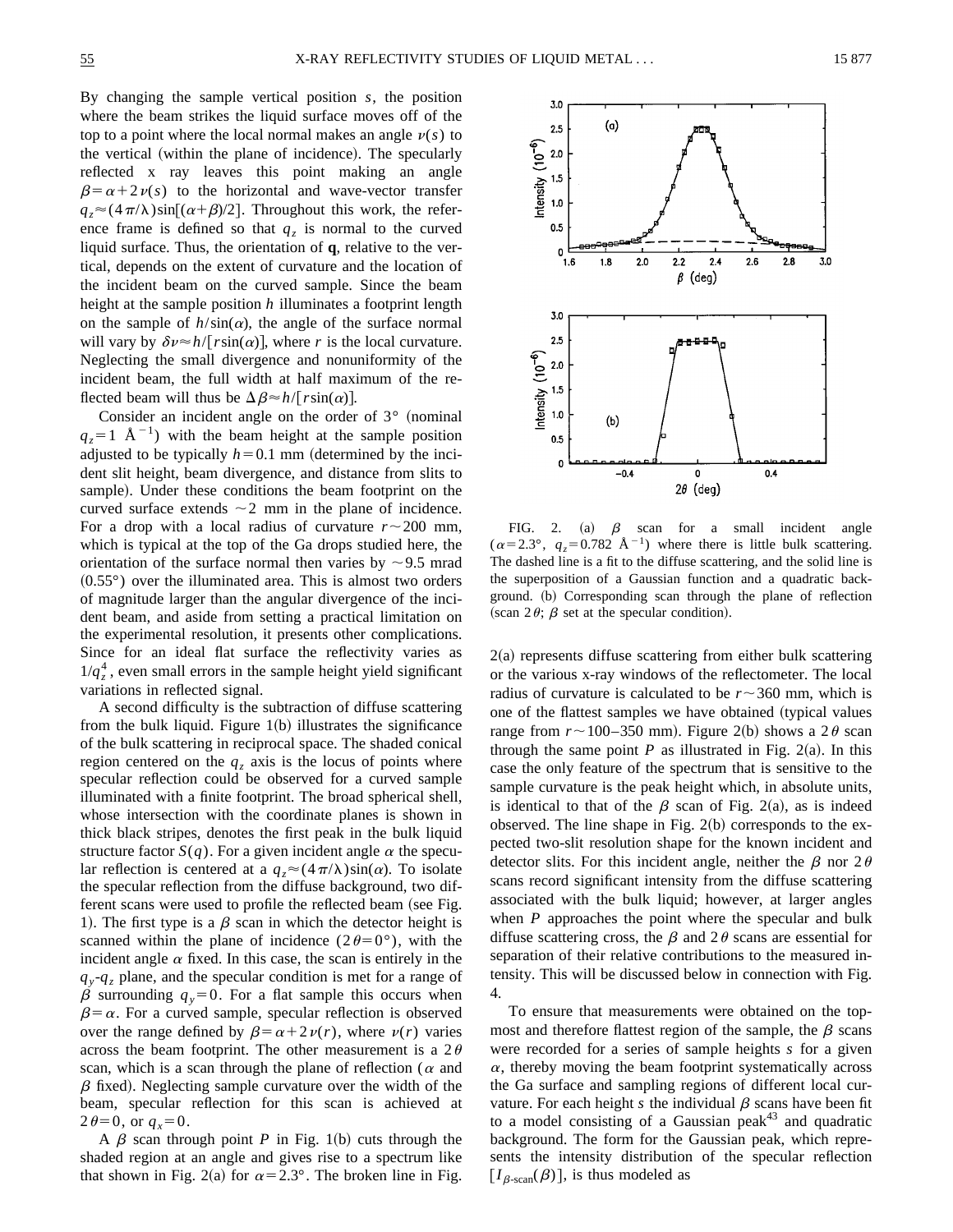

FIG. 3. Illustration of the analysis of  $\beta$  scans as a function of sample height *s* for  $\alpha=3.1^\circ$ , as discussed in text. (a) Gaussian width of the central peak  $\phi(s)$ ; (b) position of reflection  $\beta_{\text{max}}(s)$ compared to that expected for constant curvature (dashed line); and (c) integrated intensity compared to Fresnel theory (solid) and model (dashed).

$$
I_{\beta\text{-scan}}(\beta) = \frac{I(s)\Omega_{\text{res}}}{\sqrt{2\pi}\phi(s)} \exp\bigg[-\frac{[\beta-\beta_{\text{max}}(s)]^2}{2\phi(s)^2}\bigg],\qquad(1)
$$

where  $\phi(s) = \Delta \beta(s)/[2\sqrt{2\ln(2)}]$  is the Gaussian width in degrees and  $\beta_{\text{max}}(s)$  is the peak position. In view of the fact that the measured intensity distribution,  $I_{\beta\text{-scan}}$ , is actually a convolution of the differential scattering cross section with a resolution function, the reflectivity is obtained by either digitally integrating the scan or otherwise performing a deconvolution that would relate the reflectivity to the peak of  $I_{\beta$ -scan . In our case, the sample curvature leads to a width  $\phi(s)$  that is much broader than the resolution,  $\Omega_{\text{res}} = (180/\pi)(D_{\text{det}}/L_{\text{det}})$  (in degrees) with  $L_{\text{det}} \sim 600$  mm the distance from the sample to detector. As a result, the deconvolution can be performed trivially, with the measured intensity related to the absolute reflectivity, *I*(*s*), through multiplication by  $\Omega_{res}$ , as shown in Eq. (1).

Figure 3 illustrates the results of these fits for varying sample height and an incident angle  $\alpha=3.1^{\circ}$ . The fact that the Gaussian width  $\phi$  varies with sample height illustrates that the sample curvature is not constant (to first order in *s*). The local curvature  $r(s)$ , calculated from  $\Delta \beta$  and the footprint length, is 350 mm at the top of this Ga drop and decreased to 225 mm for distances up to  $\pm 1$  cm from the center. To first order, the average radius of curvature  $r_c$  is obtained from Fig. 3(b) as the slope,  $d\beta_{\text{max}}/ds \approx 1/(r_c \alpha)$ , which leads to  $r_c \sim 350$  mm at the drop of the top. There is good agreement between the local radius of curvature and the average curvature. Although  $\phi(s)$  and  $\beta_{\text{max}}(s)$  depend on the curvature, its background-subtracted integral does not. The reflectivity *R* for a given  $q_z(\alpha, s) = (4\pi/\lambda) \sin[\alpha$  $+\beta_{\text{max}}(s)/2$ , is then the integral *I*(*s*), normalized to the in-



FIG. 4. (a) Illustration of the first method to isolate and quantify the reflectivity in the presence of significant bulk scattering. The broad peak is the first peak in the bulk liquid structure factor, and the smaller peak is from the reflection of x rays from the liquid surface ( $\alpha$ =7.4°). The 2 $\theta$  scans illustrate that for  $\beta$ =7.9° the scattering is isotropic (bulk), and for  $\beta$ =7.4° the scattering is made up in part by a component confined to the plane of reflection. The vertical lines mark the position in  $\beta$  where the 2 $\theta$  scans of the inset were taken. (b) Illustration of a second method to isolate and quantify the reflectivity in the presence of significant bulk scattering. The difference between the data measured in the plane of reflection and that offset by  $2\theta = \pm 0.35^{\circ}$  and averaged leads to a well-defined peaked function that is modeled here as a Gaussian function. The difference is offset in the intensity by  $1.5 \times 10^{-7}$  for clarity.

cident intensity. It is assumed in this analysis that the reflectivity is a slowly varying function over the width of the  $\beta$ scan. The data in Fig.  $3(c)$ , obtained from the integrated area of the Gaussian, agrees reasonably well with the calculated Fresnel reflectivity for the measured values of  $\alpha$  and  $\beta_{\text{max}}$ (solid line); however, the dashed line with somewhat better agreement is obtained from the model reflectivities (discussed below).

The analysis is more subtle at larger values of  $q<sub>z</sub>$  since diffuse scattering from the bulk liquid becomes appreciable and even dominant. Figure 4(a) shows the result of a  $\beta$  scan at  $\alpha$ =7.4°, where the specular signal is superimposed on the peak from the bulk scattering, described by the liquid structure factor  $S(q)$ . Since  $S(q)$  is isotropic, as illustrated by the heavy lines in Fig.  $1(a)$ , whereas the reflection signal is confined to the line  $\mathbf{q}=(0,0,q_z)$ , the obvious method to distinguish the specular reflection from  $S(q)$  is to move the detector off the specular condition, normal to the plane of reflection, by several resolution widths. In this case, the isotropic bulk scattering is essentially unchanged, whereas the reflection strongly depends on the orientation of **q**. The inset to Fig.  $4(a)$  illustrates that it is straightforward to discern  $S(q)$  from the reflection by utilizing  $2\theta$  scans. When the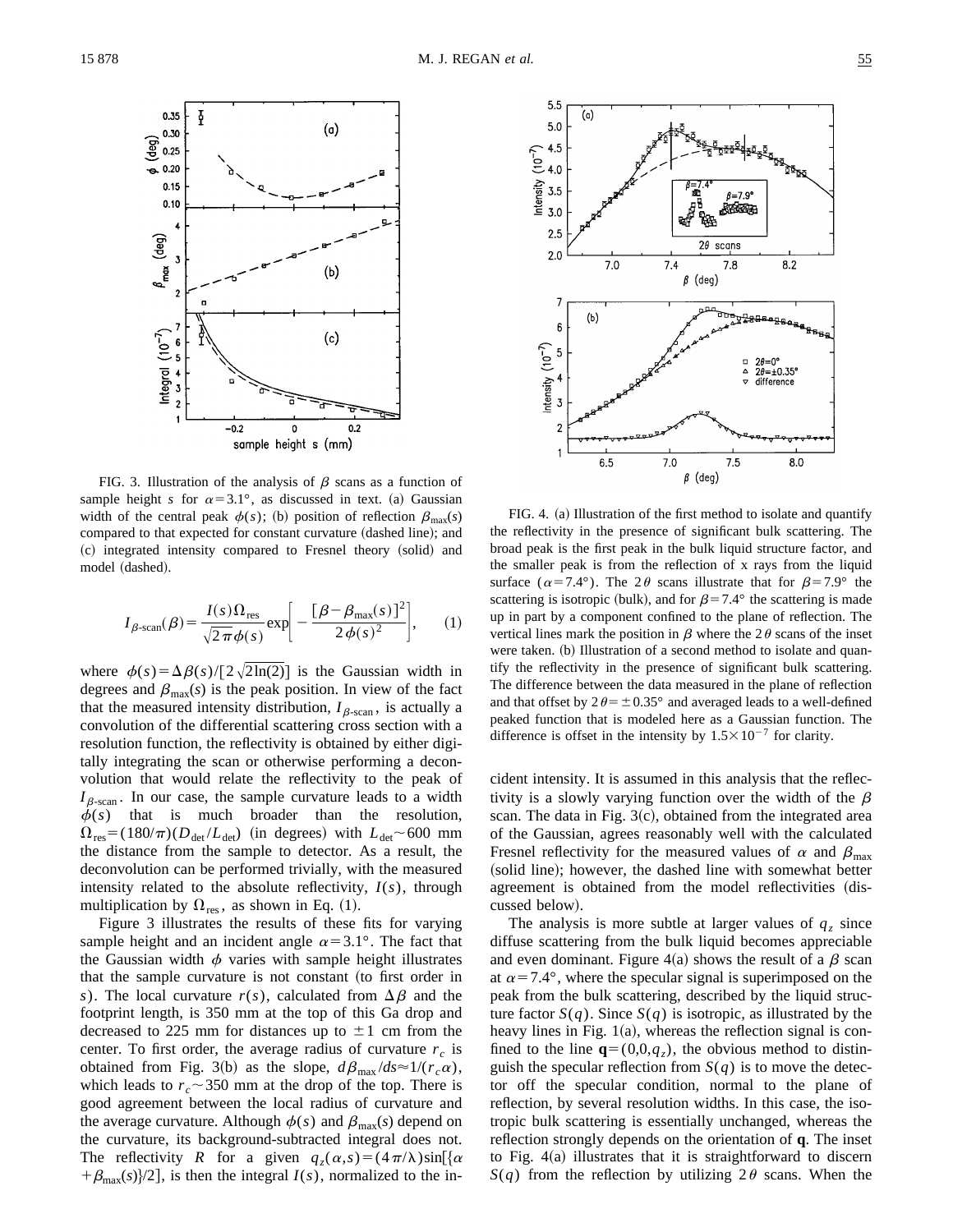

FIG. 5. (a) Reflectivity for liquid gallium normalized by the Fresnel reflectivity:  $\Box$ , from integrating the  $\beta$  scans,  $\blacktriangle$ , from a relative comparison with  $2\theta$  scans. (b) Corresponding electron density profiles for liquid gallium at room temperature.

detector is moved from the specular condition  $\beta$ =7.4° to the off-specular condition  $\beta$ =7.9°, all of the measured intensity is due to the first peak in the bulk  $S(q)$ . Consequently, the  $2\theta$  scan yields only a slightly curved background, with little, if any, surface scattering. Conversely, when the detector is in the position to observe specular reflection, the  $2\theta$  scan  $(\beta=7.4^{\circ})$  results in a resolution limited peak above a similarly curved background. By comparing the relative amplitude changes in the  $2\theta$  scans while systematically varying  $\alpha$  and *s*, one can obtain quantitative information about the strength of the reflection as a function of  $q<sub>z</sub>$ . Since this method relies on the assumption that the local curvature does not vary over an appreciable range in *s* (changes in footprint location are less than 5 mm), it has been used only in the presence of strong bulk scattering where the first peak in  $S(q)$  significantly overlaps the specular peak in the  $\beta$  scans.

In this study, most of the reflectivity data were obtained by carrying out  $\beta$  scans through the specular condition and at displaced 2 $\theta$  as shown in Fig. 4(b). At  $2\theta = \pm 0.35^{\circ}$  the detector does not accept any specular signal and the  $\beta$  scan measures only the bulk diffuse scattering, which is essentially constant for small variations in  $2\theta$ . Consequently, the independently measured data for the bulk scattering at small offset angles in  $2\theta$  was used to carefully measure and subtract the bulk scattering background in a  $\beta$  scan. Figure 4(b) illustrates the results from a  $\beta$  scan, both in the plane of reflection and offset by  $2\theta = \pm 0.35^{\circ}$ . The difference is the surface signal, which we have modeled as a Gaussian peak superimposed on a linear background.<sup>43</sup> For this sample,  $\Delta \beta$  indicates that  $r \sim 150$  mm as compared to  $r \sim 350$  mm calculated for the Ga sample in Fig.  $4(b)$ ; however, the integrated intensities are in good agreement [Fig.  $5(a)$ ].

Finally, it should be mentioned that it is difficult to obtain

data at small incident angles where the footprint extends significantly on the curved surface. In this case, the x-ray footprint samples regions of curvature that, at one end of the footprint, lead to incident angles close to the critical angle and at the other end may be 5–10 times the critical angle. The constant curvature hypothesis is no longer valid, which complicates the analysis. The low-angle method of Kawamoto *et al.*<sup>30</sup> was in fact used, but the best solution would be to obtain a large, flat sample where careful low-angle measurements can be directly obtained.

### **III. PURE GALLIUM**

A compilation of the reflectivity data that have obtained for several liquid Ga samples is illustrated in Fig.  $5(a)$ . For clarity, the data have been normalized by the theoretical Fresnel reflectivity  $(R_f)$  of a perfectly sharp step-function interface and show no appreciable deviation from Fresnel theory except for  $q_7 > 2.0 \text{ Å}^{-1}$ , where a well-defined maximum is evident. At large wave vectors where the bulk scattering is appreciable, there is good agreement of data collected from both the  $\beta$  and  $2\theta$  scans. Aside from the known bulk electron density  $\rho_{\infty}$ , the ratio  $R/R_f$  can be generally described by as few as four parameters in real space which describe the amplitude, decay length, and spacing of the electron density oscillations into the bulk liquid, and the interfacial roughness. These data have been the subject of a previous publication, $^{21}$  and only a brief summary with further clarification of the mathematical details is presented here. Although a number of density models can be constructed with additional parameters that lead to even better agreement with the data, without additional data at large  $q<sub>z</sub>$ , it is not possible to determine much more than the basic features of the layering profile.

For  $q_z$  larger than  $4-5$  times the critical wave vector  $q_c$ , where  $q_c$ =0.0483 Å<sup>-1</sup> for gallium,  $R/R_f$  is related to the average electron density along the surface normal,  $\langle \rho(z) \rangle$ , by<sup>4</sup>

$$
\frac{R(q_z)}{R_f(q_z)} \approx \left| \frac{1}{\rho_\infty} \int \frac{d\langle \rho(z) \rangle}{dz} e^{iq_z z} dz \right|^2.
$$
 (2)

Typically, the density profile is constructed from a physical model for  $\langle \rho(z) \rangle$ , inserted in Eq. (2), and fitted to the reflectivity to extract the parameters which best describe the data. Two levels of modeling are discussed here. The first is a simple continuous model for the density, treating the density oscillations and the liquid-vapor transition width on a purely phenomenological level without reference to its atomistic nature. On a more fundamental level, a second model considers the atomic nature of matter, and is based on a detailed atomic description of the layered atoms and the atomic form factor.

A simple continuous model, similar to previous ones used for liquid crystal surfaces,<sup>25</sup> is based on an error-function interfacial profile (width  $\sigma$  and offset by  $z_0$ ) modulated by an exponentially decaying sine wave:

$$
\frac{\langle \rho(z) \rangle}{\rho_{\infty}} = \frac{1}{2} \left( 1 + \text{erf} \left[ \frac{z - z_0}{\sigma} \right] \right) + \theta(z) A \sin(2 \pi z/d) e^{-z/\xi}.
$$
\n(3)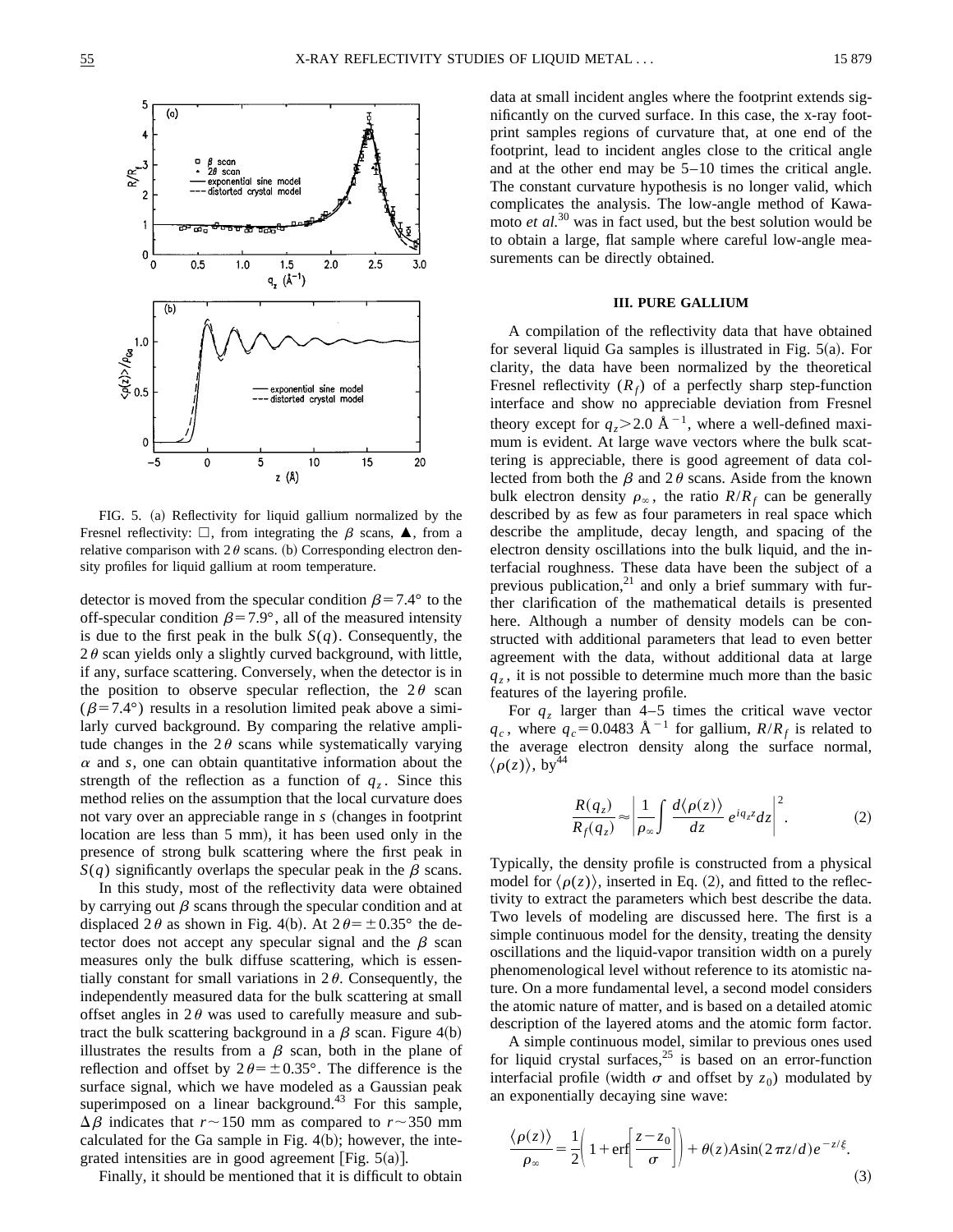$\theta(z)$  is the Heaviside step function, *d* the interlayer spacing,  $\xi$  the exponential decay length, and  $\overline{A}$  an amplitude. It is straightforward to compute the reflectivity for this model:

$$
\frac{R(q_z)}{R_f(z_z)} \bigg| \exp \bigg( i q_z z_0 - \frac{\sigma^2 q_z^2}{4} \bigg) + \frac{4 \pi q_z^2 A}{\xi dD} - i \frac{2 \pi q_z AC}{dD} \bigg|^2, \tag{4}
$$

with  $C = (1/\xi^2 + 4\pi^2/d^2 - q_z^2)$  and  $D = C^2 + 4q_z^2/\xi^2$ . The best-fit profile is shown in Fig.  $5(a)$  (solid line), with  $d=2.56\pm0.01$  Å,  $\xi=5.8\pm0.4$  Å,  $A=0.20\pm0.02$ ,  $\sigma$ =0.50±0.04 Å, and  $z_0$ = -0.24±0.06 Å.<sup>45</sup> The electrondensity profile is illustrated in Fig.  $5(b)$ ; density profiles computed within the error bars of the parameters are indistinguishable in the figure.

Similar results are obtained with the distorted crystalline model.<sup>20,21,34</sup> This model assumes basically a layer ordered structure, where the surface layers become increasingly disordered with distance from the surface plane (i.e., the rootmean displacement of the layers  $\sigma_i$  increases with depth into the bulk liquid as  $\sigma_j^2 = \sigma_{\text{cw}}^2 + j \overline{\sigma}^2$  with  $\overline{\sigma}$  a measure of the increasing root-mean displacement as the density approaches the bulk liquid and  $\sigma_{\rm cw}$  a displacement common to each layer). With the spacing *d* between layers fixed, the electron density profile is

$$
\langle \rho(z) \rangle = \frac{n_{\text{Ga}}d}{\sqrt{2\pi}} \sum_{j=0}^{\infty} \frac{1}{\sigma_j} \exp\left[\frac{-(z-jd)^2}{2\sigma_j^2}\right] \otimes f_{\text{Ga}}(z), \quad (5)
$$

where  $n_{Ga}$  is the number density of atoms in bulk liquid Ga and the Gaussian constructed layered profile is convoluted (i.e.,  $\otimes$ ) with the Ga atomic density distribution,  $f_{Ga}(z)$ . The reflectivity is

$$
\frac{R(q_z)}{R_f(q_z)} = \left| \frac{f(q_z)q_z d}{Z} \right|^2 \frac{e^{-q_z^2 \sigma_{\text{cw}}^2}}{|1 - e^{iq_z d - q_z^2 \overline{\sigma}^2/2}|^2},\tag{6}
$$

with *Z* the atomic number and  $f(q_z)$  the Ga atomic form factor. Figure  $5(b)$  shows the best fit (dashed line) of this model:  $d=2.51\pm0.01$  Å,  $\sigma_{\text{cw}}=0.79\pm0.01$  Å, and model:  $a = 2.51 \pm \overline{\sigma} = 0.39 \pm 0.01 \text{ Å}.^{45}$ 

Analysis with either model leads to similar electron density profiles  $[Fig. 5(b)]$  and essentially the same results. The interlayer spacing  $d$  is  $\sim$ 10% less than the near-neighbor spacing in the bulk liquid, which is expected from the stacking of neighboring layers, and is consistent with nearneighbor distances in crystalline Ga. The layering extends an exponential decay length of  $\sim$  6 Å into the bulk liquid which corresponds to  $\sim$ 3 atomic diameters. This is approximately twice the decay length that has been measured for liquid Hg at room temperature.<sup>20</sup> Although the origin of the difference is not understood, it may be a result of a reduced ordering tendency of Hg, manifested by the higher vapor pressure and lower surface tension, or an increased ordering at the liquid Ga surface that is manifested in the relatively high degree of covalent bonding which is observed in bulk liquid  $Ga^{46-48}$ 

For the distorted crystal model, the electron density profile can be interpreted as a local structure that is broadened by thermally induced capillary waves, denoted by the common displacement  $\sigma_{\text{cw}}$ . Recent experiments on the temperature dependence of the layering for liquid Ga indicate that

the prominent layering peak at  $q_z = 2.4 \text{ Å}^{-1}$  decreases dramatically upon heating from room temperature to  $170^{\circ}$ C.<sup>34</sup> The peak width, however, stays unchanged, indicating that the layering decay length is temperature independent. The origin of the change can be fully accounted for by the temperature dependence of capillary-wave-induced surface roughness.

The capillary contribution is determined by balancing the thermal energy  $k_B T$  with the surface tension  $\gamma$  and gravity. The temperature dependence of the capillary width follows a simple form,

$$
\sigma_{\rm cw}^2 = \sigma_0^2 + \frac{k_B T}{2 \pi \gamma} \ln \left( \frac{k_{\rm max}}{k_{\rm min}} \right),\tag{7}
$$

with  $\sigma_0$  an intrinsic contribution.<sup>18,19</sup> The logarithmic term in Eq. (7) arises from integration of the  $1/k^2$  dependence in the thermal expectation value of the mean-square amplitude of a thermal capillary wave of wave vector **k**. For infinitely sharp angular resolution  $\Delta \beta$  and an ideal flat surface, the shortand long-wavelength cutoffs,  $k_{\text{max}}$  and  $k_{\text{min}}$ , respectively, are determined by the molecular size  $d(k_{\text{max}}=\pi/d=1.26 \text{ Å}^{-1})$ and gravity ( $k_{\text{min}} \propto \sqrt{\Delta \rho g / \gamma}$  with  $\Delta \rho$  the mass density difference between the liquid and vapor). However, for the present x-ray measurements carried out on a curved sample, the smallest wave vectors that can be measured are limited by sample curvature,  $k_{\text{min}} = \Delta \beta q_z/2$ . Since  $\Delta \beta$  is determined by the local radius of curvature ( $r \sim 150$  mm), the beam height at the sample position ( $h \sim 0.1$  mm), and incident angle  $\alpha$ , this leads to  $k_{\text{min}}=2\pi h/(r\lambda)=0.0064 \text{ Å}^{-1}$ , independent of  $q_z$ . From the Ga surface tension<sup>49</sup> and the experimental resolution, we calculate the capillary wave contribution with fution, we calculate the capillary wave contribution with  $\sigma_0 = 0.37 \pm 0.027$  Å, and the other parameters, *d* and  $\overline{\sigma}$ , are unchanged. The reflectivity data are well described over the entire measured temperature range (i.e., up to  $170 \degree C$ ).<sup>34</sup> These results indicate that even on an atomic length scale the liquid metal surface is extremely flat with a measurable roughness that is fully accounted for by the broadening expected from capillary wave theory.

Finally, we note that our results are in qualitative agreement with computer simulations which predict a similarly layered profile that extends 3–4 atomic diameters into the bulk.11 However, the measured layering amplitudes are significantly underestimated by existing theory and simulation. Comparison of the results with theory, and in particular with the simulations done for gallium and other liquid metals, is complicated by the fact that molecular simulations are performed on relatively small model systems that necessarily cut off the long-wavelength capillary waves. In order to make the comparison with any particular simulation, we make the comparison with any particular simulation, we<br>have used the measured parameters  $(d, \sigma_0, \overline{\sigma})$  that best fit the Ga data along with a long-wavelength cutoff  $k_{\text{min}}$  given by  $\pi/L$  where *L* is the length scale of the particular simulation. When the comparison is made in this way, the amplitudes of the resultant surface oscillations from our measurement are significantly larger than that obtained by theory<sup>5–10</sup> or simulations $11-16$  for any liquid metal investigated, except Hg.12 The simulations for gallium itself underestimate the measured amplitudes by a factor of  $2<sup>11</sup>$  Although the amplitudes of the predicted surface oscillations for liquid Hg are comparable to what we observe for Ga, they are not consis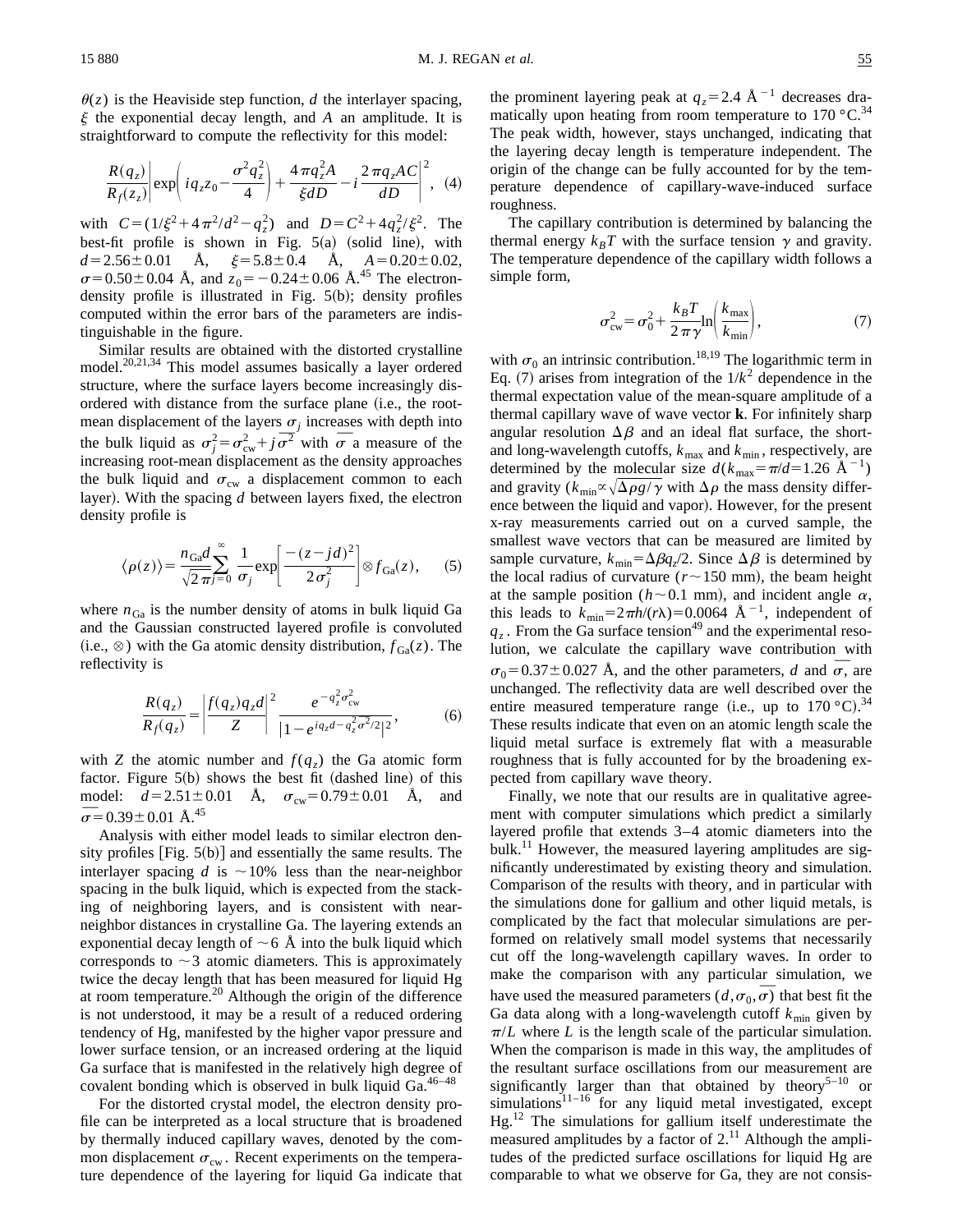tent with the measured amplitudes for Hg, which are 50% smaller than that for Ga. Further details are given in Ref. 34.

## **IV. LIQUID Ga-In EUTECTIC**

We have also applied these x-ray techniques to investigate atomic layering and surface enrichment at the surface of a liquid metal alloy. Measurements were obtained on the liquid Ga-In alloy at the eutectic composition  $(16.5 \text{ at. } %$  In; melting point at  $15.7 \degree C$ ). Other groups have also utilized x-ray scattering and reflectivity methods in the study of very dilute concentrations of Bi in liquid  $Ga^{50,51}$  Gibbs<sup>52</sup> showed that any component that lowers the surface energy will necessarily segregate to the surface. For an ideal binary mixture, where the chemical interaction between atoms is weak and there is little heat of mixing, the surface enrichment is typically from the component with the lowest surface tension. One would thus anticipate a surface enrichment of In for Ga-In alloy, owing to the  $\sim$  30% smaller surface tension of In than Ga (at the melting points). The surface composition of In atoms,  $x_s$ , can be computed from the Gibbs adsorption rule, where the surface energies between the two components are balanced:

$$
\gamma_{\text{Ga}} + \frac{RT}{A_{\text{Ga}}} \ln \left( \frac{1 - x_s}{1 - x_b} \right) = \gamma_{\text{In}} + \frac{RT}{A_{\text{In}}} \ln \left( \frac{x + s}{x_b} \right),\tag{8}
$$

with  $\gamma_i$  and  $A_i$  the surface tension and molecular areas of the components, respectively, and  $x<sub>b</sub>$  the In concentration in the bulk. For the Ga-In eutectic composition, the prediction for the surface concentration is  $\sim 80$  at. % In. It is well known that there exists a large positive heat of mixing in the liquid and solid Ga-In system, and consequently Eq.  $(8)$  underestimates the extent of the In enrichment.<sup>53</sup> Ion scattering and Auger spectroscopy results support this view indicating that the surface of the eutectic alloy is at least 94 at.  $% \text{ In.}^{5}$ 

X-ray reflectivity results are consistent with these observations of an enrichment of In atoms at the surface. Figure  $6(a)$  illustrates the reflectivity results for the Ga-In eutectic alloy at room and at an elevated temperature, along with the Fresnel theory for the eutectic composition. The Fresnel reflectivity is computed using a density for the eutectic that is a linear function of the composition, which is a common assumption.<sup>1</sup> We have used a number density for liquid Ga of  $n_{Ga} = 0.0527$  atom/ $\AA$ <sup>3</sup>, which is the value at the melting point. Since In melts at 156 °C, it is not clear what value to use for the In density, so we have varied the In number density in the fitting procedures and find that  $n_{\text{In}}=0.0376$ atom/ $A<sup>3</sup>$  works well. This is the average of the values computed for liquid In at its melting point  $(0.0369 \text{ atom}/\text{\AA}^3)$  and for crystalline In  $(0.0383 \text{ atom}/\text{\AA}^3)$ . These values lead to a critical wave vector for the eutectic of  $q_c$ =0.0487 Å<sup>-1</sup>. Although the density of some liquid alloys shows a deviation from the linear relationship, it is usually no more than  $\pm$ 4%.<sup>1</sup> Such small deviations change  $R_f$  only marginally and do not affect the conclusions drawn here.

The peak in the reflectivity, near  $q_z \sim 2.3 \text{ Å}^{-1}$ , is an unambiguous indication of atomic layering at the liquid/vapor interface with an interlayer spacing  $d \sim 2.7$  Å. For the data collected at room temperature, however, there is an important difference from that recorded for elemental Ga. The low



FIG. 6. (a) Measured reflectivity curve for the liquid Ga-In eutectic alloy at room temperature and  $86^{\circ}$ C (all data from  $\beta$  scans). The Fresnel reflectivity is denoted by a solid line. (b) Reflectivity data normalized by the Fresnel theory. The data have been fit to the two models discussed in the text, and there is good agreement with a density profile that is layered, with the topmost layer In atoms and the subsequent layers at the Ga-In bulk composition. The fit to the data worsens if additional In layers are included (e.g., with  $N=2$  or  $N=3$  In layers), so that these are clearly inappropriate.

 $q_z$  data (<1.5 Å<sup>-1</sup>) are consistently greater than the  $R_f$  by  $\sim$  25%, which is an indication that a more dense layer exists on the surface. The models discussed previously cannot fit the data; neither the exponentially decaying sine model nor the distorted crystal model, as constructed, can produce a reflectivity that fits the peak at  $q_z \sim 2.3 \text{ Å}^{-1}$  and still produce a reflectivity greater then  $R_f$  for  $q_z$ <1.5 Å<sup>-1</sup>. However, simple modifications to the distorted crystal model, where segregation of In to the surface can be modeled as an excess density, lead to excellent agreement with the data as shown in Fig.  $6(b)$ .

We have pursued two surface segregation models: one with a finite number of In-enriched layers at the surface and the other with a surface enrichment defined by an exponential concentration gradient. To make the discussion clear, we develop each of the models in detail. For an alloy, the density profile can be constructed in terms of the contribution of each element to each of the layers:

$$
\langle \rho(z) \rangle = \frac{d}{\sqrt{2\pi i}} \sum_{j=0}^{\infty} \frac{1}{\sigma_j} [n_{Ga}(j) f_{Ga}(z) + n_{In}(j) f_{In}(z)]
$$
  
 
$$
\otimes \exp\left[\frac{-(z - j d)^2}{2 \sigma_j^2}\right],
$$
 (9)

with *d* and  $\sigma_i$  defined similarly as for pure Ga and  $f_{In}(z)$  and  $f_{Ga}(z)$  the electron density distributions for atomic In and Ga, respectively. The number densities in each layer are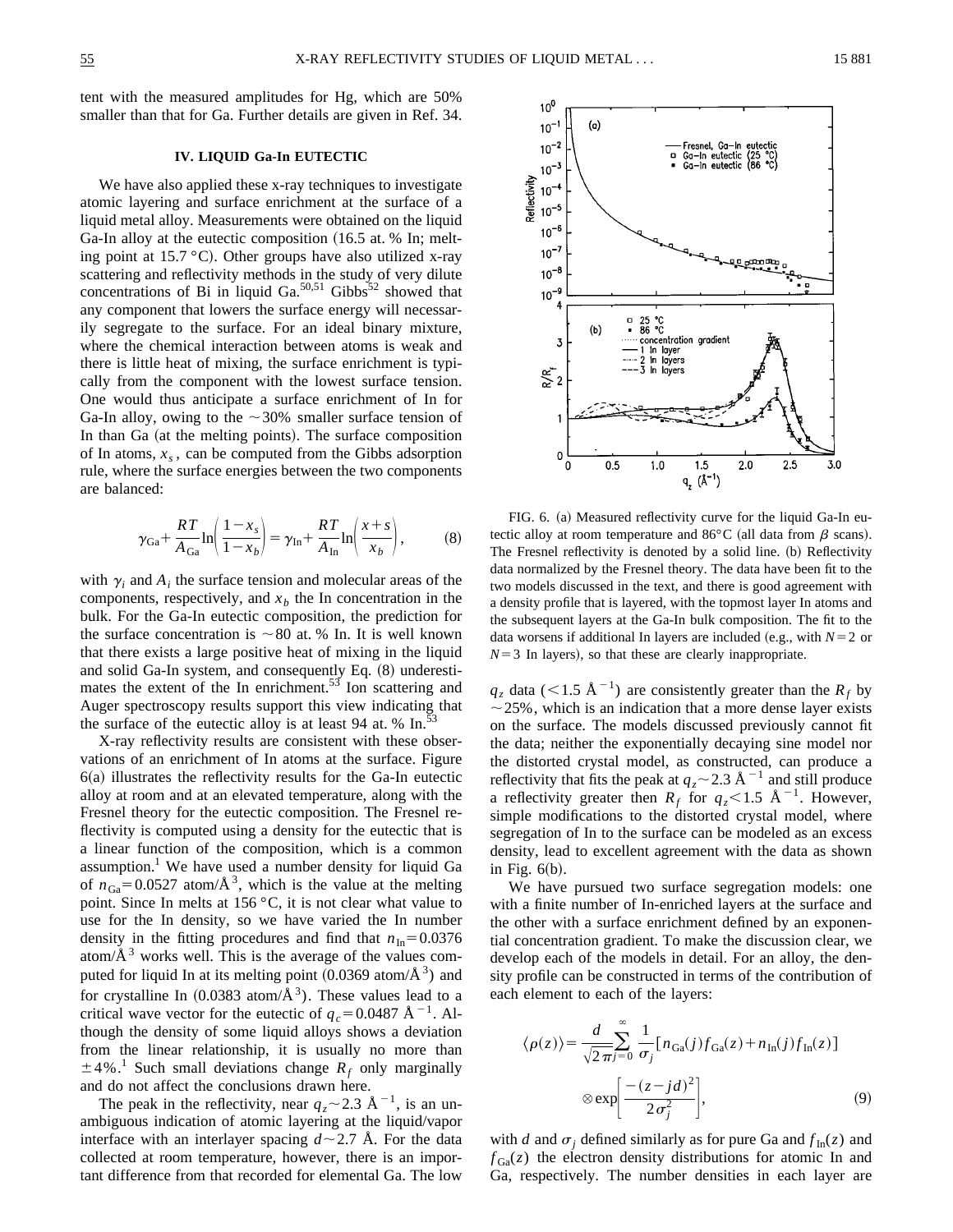

FIG. 7. Models of the electron density profile for the liquid gallium-indium eutectic at room temperature and 87 °C compared to that for pure gallium. For a given temperature, the two models discussed in the text lead to eutectic density profiles that are indistinguishable in the figure. An enrichment effect in the topmost layer is clearly noticeable.

given by  $n_{\text{In}}(j) = x_j n_{\text{In}}$  and  $n_{\text{Ga}}(j) = (1 - x_j) n_{\text{Ga}}$ , with  $x_j$  the concentration of In in the *j*th layer. Of course it is possible to construct more elaborate models that include additional parameters and are specific to each atom type. The rather simple form of the data, the similarity of the diameters for Ga and In (differ only by  $\sim$  15%), and the good fits that can be accomplished with the present models suggest, however, that more complicated variations of the present model are not necessary here.

As a first example, suppose the top *N* layers consist of an In-enriched liquid of uniform composition  $x<sub>s</sub>$ , with the underlying layers held at the bulk eutectic composition,  $x<sub>b</sub>$ . In this scenario, we have

$$
x_j = \begin{cases} x_s, & j = 0, 1, 2, \dots, N - 1 \\ x_b = 0.165, & j \ge N. \end{cases}
$$
 (10)

It is straightforward to compute the reflectivity from Eqs.  $(9)$ and  $(10)$  in the kinematical approximation [Eq.  $(2)$ ], assuming as for pure Ga that the depth dependence of the meansquare displacement of the layers follows a simple form, square displacement of the layers follows a simple form,<br>namely,  $\sigma_j^2 = \sigma_{\text{cw}}^2 + j \overline{\sigma}^2$ . Figure 6(b) shows the fit of this model to the eutectic data recorded at room temperature, moder to the eutectic data recorded at room temperature,<br>leading to  $N=1$  layer,  $d=2.59\pm0.01$  Å,  $\overline{\sigma}=0.44\pm0.01$  Å,  $\sigma_{\text{cw}}$ =0.83±0.01 Å, and  $x_s$ =0.97-0.11±0.03. The fit worsens considerably with additional In-enriched layers (e.g.,  $N=2$  or  $N=3$ ); these can be clearly ruled out, as shown in Fig. 6(b), since they lead to oscillations at small  $q_z$  which are not evident in the data. Figure 7 shows the density profiles generated from these fits, where there is a density excess in the topmost layer from the In enrichment. It should be mentioned that the value for  $x<sub>s</sub>$  can be varied so that the surface is entirely In or  $\sim$  86 at. % In with little change in the quality of the fits. This is due to the similarity between the In and Ga electron densities, which differ by only 10%. Anomalous reflectivity experiments, which employ the large variation of the dispersion correction to  $f(q)$  with energy near an absorption edge, may presumably allow a more accurate determination of the surface composition. Finally, without additional low  $q<sub>z</sub>$  data, one cannot rule out more elaborate surface enrichment models. For example, it is possible to fit the data over the measured  $q_z$  range to a model with  $N=35$  In layers. These models are not physically justified, however, since it is well known from Auger and ion scattering data<sup>53</sup> that the enrichment does not extend more than a few layers into the bulk liquid. Thus, the profiles that fit the reflectivity data with more than 3–4 In layers can be excluded, but this still needs to be pursued with collection of low- $q<sub>z</sub>$  data on flat samples.

At higher temperatures ( $T=86 \degree C$ ), there is a large decrease in the amplitude of the  $R/R<sub>f</sub>$  ratio, especially near the peak position, with essentially no change in the full width at half maximum. The constant width indicates that the layering decay length is not significantly affected by temperature and the peak height reduction is found to agree with the prediction of capillary wave theory. The same behavior was observed for pure Ga as well. $34$ <sup>T</sup> The best-fit results at this temperature lead to  $N=1$ ,  $d=2.60\pm0.01$  Å,  $\sigma_{cw}=0.93\pm0.01$ perature lead to  $N=1$ ,  $a=2.60\pm0.01$  A,  $\sigma_{\text{cw}}=0.95\pm0.01$ <br>Å,  $\sigma=0.40\pm0.01$  Å, and  $x_s=0.91\pm0.17$ . The results indicate that for the measured range there is no temperature dependence of the In enrichment, modeled here as the number of In enriched surface layers. Figure 7 illustrates the subtle difference between the two profiles, where the layering at higher temperatures is broadened by the additional displacement from capillary waves, but its *z* range remains unchanged.

A second model was investigated, also a modification to the distorted crystal model, that led to essentially the same results. The In surface enrichment is modeled as a concentration gradient that starts with a topmost layer of In atoms that decays to the eutectic composition in the bulk over a length scale defined by  $\xi$ . That is, the concentration in layer *j* is given by

$$
x_j = x_b + e^{-jd/\xi} (1 - x_b). \tag{11}
$$

The reflectivity for this model is readily determined from Eq. The renectivity for this model is readily determined from Eq.<br>
(2), again assuming  $\sigma_j^2 = \sigma_{\text{cw}}^2 + j \overline{\sigma}^2$ . Figure 6(b) shows the fits of this model to the eutectic data, which is indistinguishable from the fit to the previous model  $[Eq. (10)]$ . The best fit to the data gives  $\xi=0.89\pm0.92$  Å, with the other parameters (*d*, $\sigma_{\text{cw}}$ , $\overline{\sigma}$ ) within the error bars of the previous fit. At 86 °C, similar results to the previous model are obtained as well, with  $\xi=1.7\pm1.2$  Å, and are indistinguishable in Figs. 6 and 7.

The models lead to the same basic conclusion: only the topmost layer is In rich and the underlying layers are at the bulk eutectic composition, leading to a rather sharp composition change between the  $j=0$  and  $j=1$  layers. For the concentration gradient model in particular, the decay length is so short that by the  $j=1$  layer, the concentration is approximately 21 at. % In, very close to the 16.5 at. % In bulk composition. At higher temperatures, we observe that the local layering profile is basically unchanged as in the case of pure Ga, with capillary waves uniformly smearing the profile. Finally, it should be noted that if one models the surface excess as that arising from a monolayer of Ga instead of In, then the fit is considerably worse. In this scenario, since the Ga electron density is smaller at the surface than the density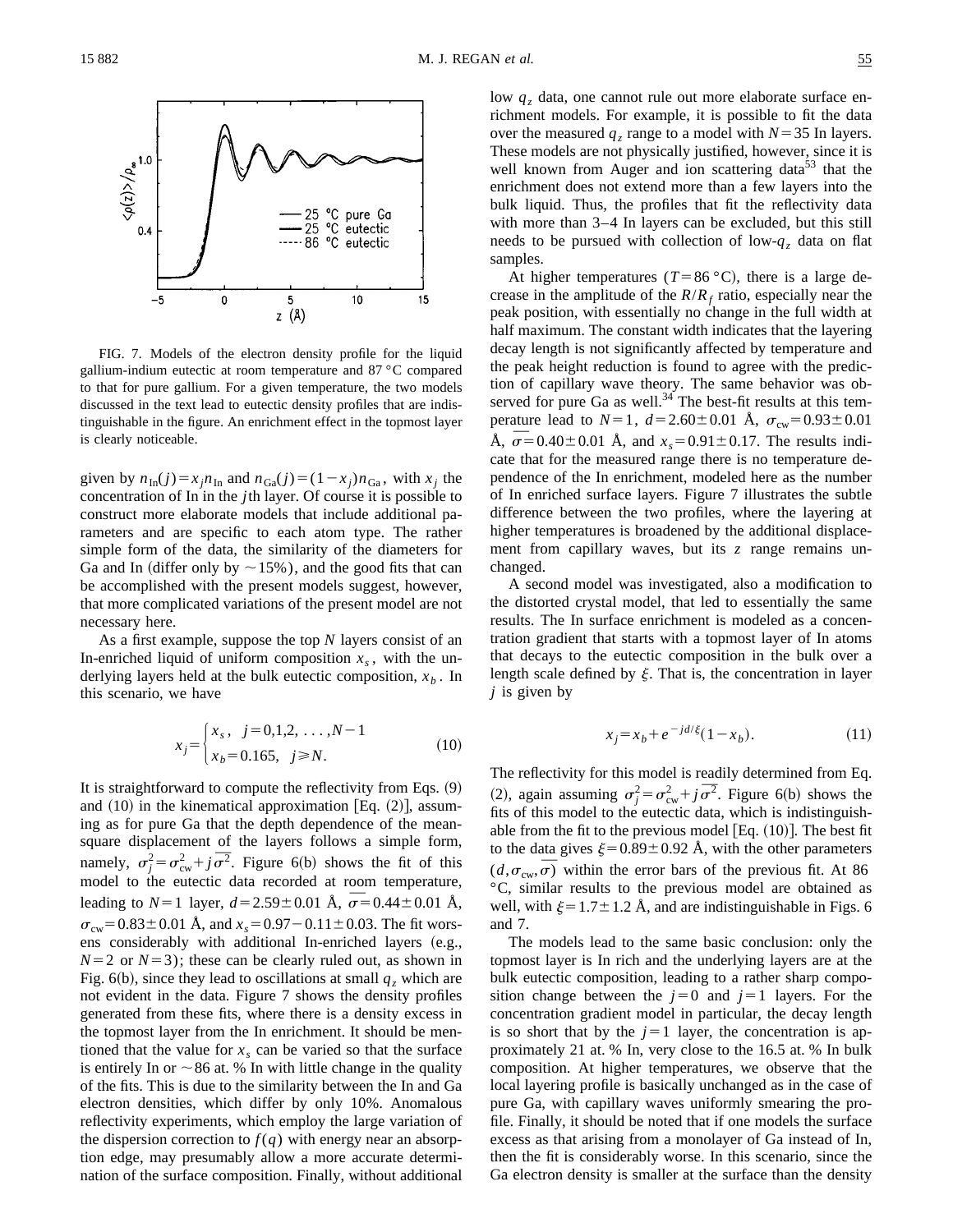of the eutectic bulk, the  $R/R_f$  for  $q_z$ <1.5 Å<sup>-1</sup> is less than 1, not greater, as exhibited by the data.

# **V. CONCLUSIONS**

In this work, x-ray reflectivity has been used to investigate atomic layering at the free surfaces of liquid Ga and of the Ga-In eutectic alloy. For both systems, a peak in the reflectivity at large  $q<sub>z</sub>$  has been observed, which is a clear signature of surface-induced atomic layering. For these measurements, special efforts have been made through the use of UHV conditions and sputtering to ensure clean surfaces. We find that the layering extends  $\sim$ 3-4 atomic diameters into the bulk liquid. In a separate publication we have shown that this penetration into the bulk is insensitive to temperature. $34$ Structural data on the Ga-In eutectic alloy indicate quite clearly an In surface enrichment effect that is restricted to the top monolayer, with the remaining layers at essentially the bulk eutectic composition.

Our results lead to a number of interesting questions that need to be investigated further. For example, it is not clear why the measured amplitudes of the layering oscillations are so much greater than that predicted in analytical theory<sup>5–10</sup> and simulations.<sup>11–13,15,16</sup> There are a number of discrepancies between different published theoretical density profiles, both in the amplitude of the oscillations and in the extent of the layering into the bulk liquid, and the present experimental results should help guide future theoretical efforts. In addition it is not clear that the observed layering is ubiquitous to all liquid metals and we have already seen basic differences between the surface profiles of liquid Hg and both pure Ga and the Ga-In eutectic. It is therefore important to extend the present meager body of measurements to other liquid

- \* Present address: Hewlett-Packard, IJBU Advanced Research Lab, Corvallis, OR 97330.
- <sup>†</sup>Present address: Abteilung Oberflächenchemie und Katalyse, University Ulm, D-89069 Ulm, Germany.
- 1T. Iida and R. I. L. Guthrie, *The Physical Properties of Liquid Metals* (Clarendon, Oxford, 1993), p. 109.
- 2O. Tomagnini, F. Ercolessi, S. Iarlori, F. D. DiTolla, and E. Tosatti, Phys. Rev. Lett. **76**, 1118 (1996).
- 3D. Turnbull, in *Physics of Non-Crystalline Solids*, edited by J. A. Prins (North-Holland, Amsterdam, 1964), p. 41.
- <sup>4</sup>R. Trittibach, C. Grütter, and J. H. Bilgram, Phys. Rev. B 50, 2529 (1994).
- <sup>5</sup>M. Hasegawa, J. Phys. F **18**, 1449 (1988).
- <sup>6</sup> S. K. Lai, Proc. Nat. Sci. Counc. ROC(A) **15**, 191 (1991).
- ${}^{7}$ M. A. Gömez and E. Chacon, Phys. Rev. B 46, 723 (1992).
- 8M. Iwamatsu and S. K. Lai, J. Phys. Condens. Matter **4**, 6039  $(1992).$
- 9R. Evans, J. R. Henderson, D. C. Hoyle, A. O. Parry and Z. A. Sabeur, Mol. Phys. **76**, 1 (1993).
- <sup>10</sup>M. A. Gömez and E. Chacón, Phys. Rev. B **49**, 11 405 (1994).
- $11$ Z.-h. Cai and S. A. Rice (unpublished).
- $12$ M. P. D'Evelyn and S. A. Rice, J. Chem. Phys. **78**, 5081 (1983).
- <sup>13</sup> J. G. Harris, J. Gryko, and S. A. Rice, J. Chem. Phys. **87**, 3069  $(1987).$
- <sup>14</sup> S. A. Rice, Proc. Natl. Acad. Sci. U.S.A. **84**, 4709 (1987).
- <sup>15</sup>A. Ishida, M. Hasegawa, and M. Watabe, J. Non-Cryst. Solids **117/118**, 650 (1990).

metals. Unfortunately, an extension of these measurements to higher melting point metals (e.g., Au, Pt) or those with a relatively small surface tension  $(e.g., Cs)$ , may not be straightforward. The capillary wave contribution in these cases will be much greater than for Ga or the Ga-In eutectic. It is not clear if the capillary widths will dominate and completely smear the layering profiles for these metals or if the intrinsic profile will compensate and lead to a strong layering as we observe for Ga at room temperature.

The methods developed and presented here are applicable to any surface that exhibits a relatively small radius of curvature. With careful tracking of the reflected x-ray beam, as the beam footprint samples different regions of the surface, it is possible to determine the local and average radii of curvature in addition to the local structural characteristics of the surface probed by the x rays. In general, the methods utilized here can also be extended to other types of measurements (e.g., electron-based methods) of curved surfaces like liquid metals.

## **ACKNOWLEDGMENTS**

The authors thank E. H. Kawamoto, N. Maskil, and S. Lee for the primary construction of the sample preparation chamber, UHV chamber, and liquid reflectometer, and G. Swislow for assistance with SPEC and monochromator control. This work has been supported by the U.S. Department of Energy Grant No. DE-FG02-88-ER45379, the National Science Foundation Grant No. DMR-94-00396, and the U.S.-Israel Binational Science Foundation, Jerusalem. Brookhaven National Laboratory is supported by U.S. DOE Contract No. DE-ACO2-76CH00016.

- <sup>16</sup>S. Iaroli, F. Ercolessi, and E. Tosatti, Surf. Sci. **251**, 951 (1991).
- 17G. A. Chapela, G. Saville, S. M. Thompson, and J. S. Rowlinson, J. Soc. Faraday II **73**, 1133 (1977).
- $18$  D. Beysens and M. Robert, J. Chem. Phys. 87, 3056 (1987).
- <sup>19</sup>M. P. Gelfand and M. E. Fisher, Physica (Amsterdam) **166A**, 1  $(1990).$
- 20O. M. Magnussen, B. M. Ocko, M. J. Regan, K. Penanen, P. S. Pershan, and M. Deutsch, Phys. Rev. Lett. **74**, 4444 (1995).
- 21M. J. Regan, E. H. Kawamoto, S. Lee, P. S. Pershan, N. Maskil, M. Deutsch, O. M. Magnussen, B. M. Ocko, and L. E. Berman, Phys. Rev. Lett. **75**, 2498 (1995).
- <sup>22</sup> A. N. Bloch and S. A. Rice, *Phys. Rev.* **185**, 933 (1969).
- 23M. Hasegawa and T. Ichikawa, J. Phys. Condens. Matter **3**, 2769  $(1991).$
- 24W. R. Ronk, D. V. Kowalski, M. Manning, and G. M. Nathanson, J. Chem. Phys. **104**, 4842 (1996).
- 25P. S. Pershan, A. Braslau, A. H. Weiss, and J. Als-Nielsen, Phys. Rev. A 35, 4800 (1987).
- 26A. Braslau, P. S. Pershan, G. Swislow, B. M. Ocko, and J. Als-Nielson, Phys. Rev. B 38, 2457 (1988).
- $27$ X. Z. Wu, E. B. Sirota, S. K. Sinha, B. M. Ocko, and M. Deutsch, Phys. Rev. Lett. **70**, 958 (1993).
- 28B. M. Ocko, X. Z. Wu, E. B. Sirota, S. K. Sinha, and M. Deutsch, Phys. Rev. Lett. **72**, 242 (1994).
- $^{29}$ L. Bosio, R. Cortes, G. Folcher, and M. Froment, J. Electrochem. Soc. 139, 2110 (1992).